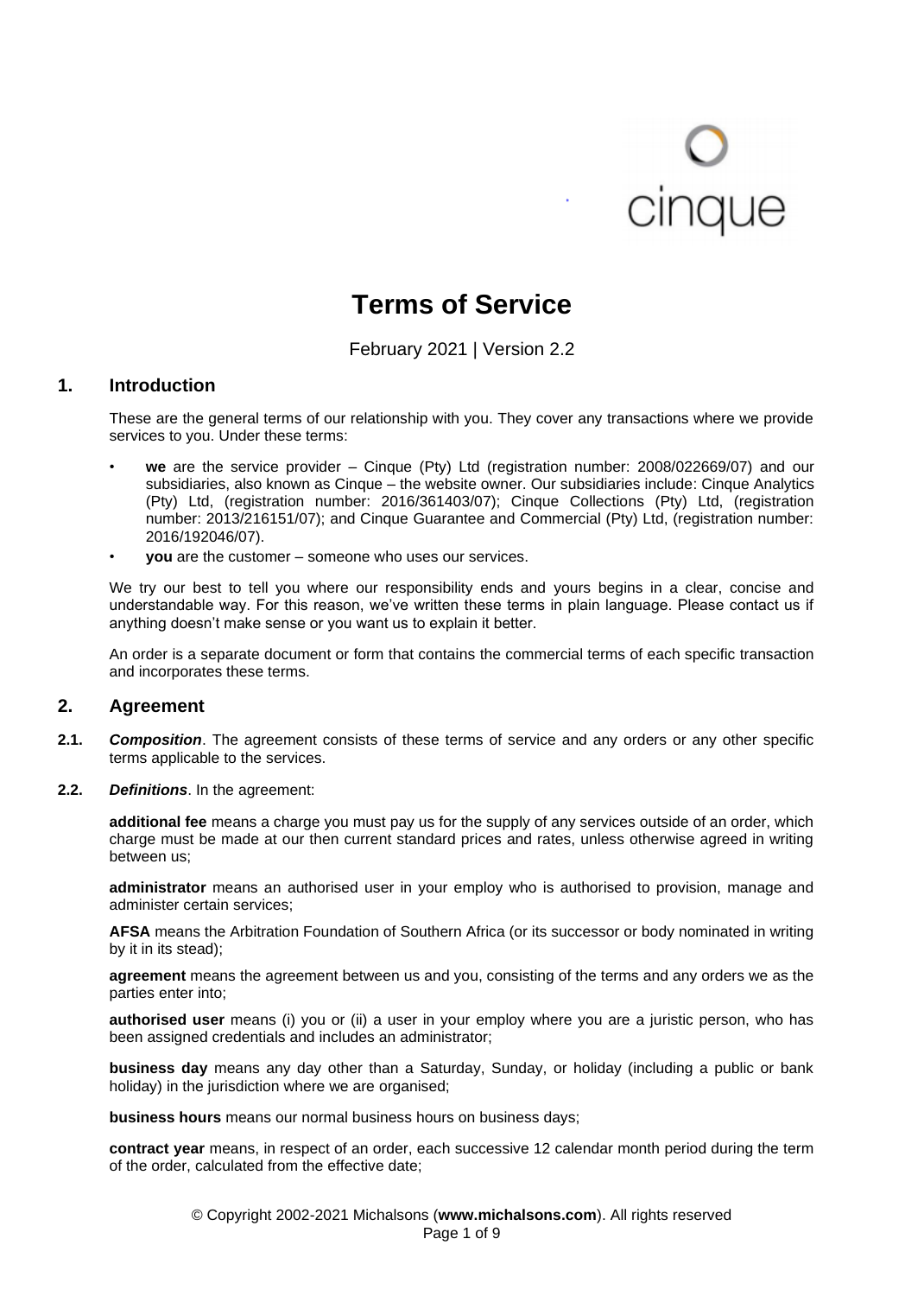**credentials** means a unique user ID and password that has been assigned to an authorised user or administrator;

**day** means a day counted from midnight to midnight, including all days of the month, Saturdays, Sundays and public holidays;

**effective date** means in respect of each order, the effective date stipulated in each order, in the absence of which it will be the date the order is accepted by us;

**existing material** means any code, forms, algorithms or materials developed by or for either party independently and outside of the agreement and provided during the course of the agreement;

**fees** means the fees, charges, or purchase consideration that you will pay to us in respect of services we provide under orders;

**ICT** means information, communication or technology;

**order** means a services order agreed to and signed by both the parties describing the specific services that we will provide to you;

**our technology** means any technology that we have created, acquired or otherwise have rights in and may, in connection with the performance of our obligations under the agreement, employ, provide, modify, create or otherwise acquire rights in and includes any: concepts or ideas; methods or methodologies; procedures or processes; know-how or techniques; function, process, system, data, or object models; templates; the generalised features of the structure, sequence and organisation of software, user interfaces and screen designs; general purpose consulting and software tools, utilities, routines or frameworks; logic, coherence and methods of operation of systems; and patches or enhancements to open source libraries;

**personnel** means any director, employee, agent, consultant, contractor or other representative;

**related and related persons** means natural and juristic persons who are connected to one another in the manner contemplated in sections 2 and 3 of the Companies Act 71 of 2008;

**services** means any services we or related persons provide to you, under orders;

**service levels** means the levels according to which we will provide each service as agreed by us as the parties in writing and signed;

**sign** means the handwritten signature or an electronic signature that the parties agree to use, of each of the parties' duly authorised representatives;

**signature date** means the date of signature by the party signing last;

**tax** means any:

- tax (including value added tax, income taxes, pay-as-you-earn tax or other taxes levied in any jurisdiction);
- duty (including stamp duty);
- tariff, rate, levy; or
- any other governmental charge or expense payable;

**terms** means these terms, consisting of:

- these terms of service; and
- any other relevant specific terms, policies, disclaimers, rules and notices that the parties agree on, (including any that may be applicable to any specific services);

**third party contractor** means any contractor, supplier, service provider or licensor of a part of the services, which is not a party to the agreement;

**third party software** means software that is owned by third parties and includes open source software that we have been authorised to use to provide the services or sub-license;

**we**, **us** or **our** means the service provider;

**writing** means the reproduction of information or data in physical form or any mode of reproducing information or data in electronic form that the parties agree to use, but excludes information or data in the form of email; and

**you** or **your** means the customer.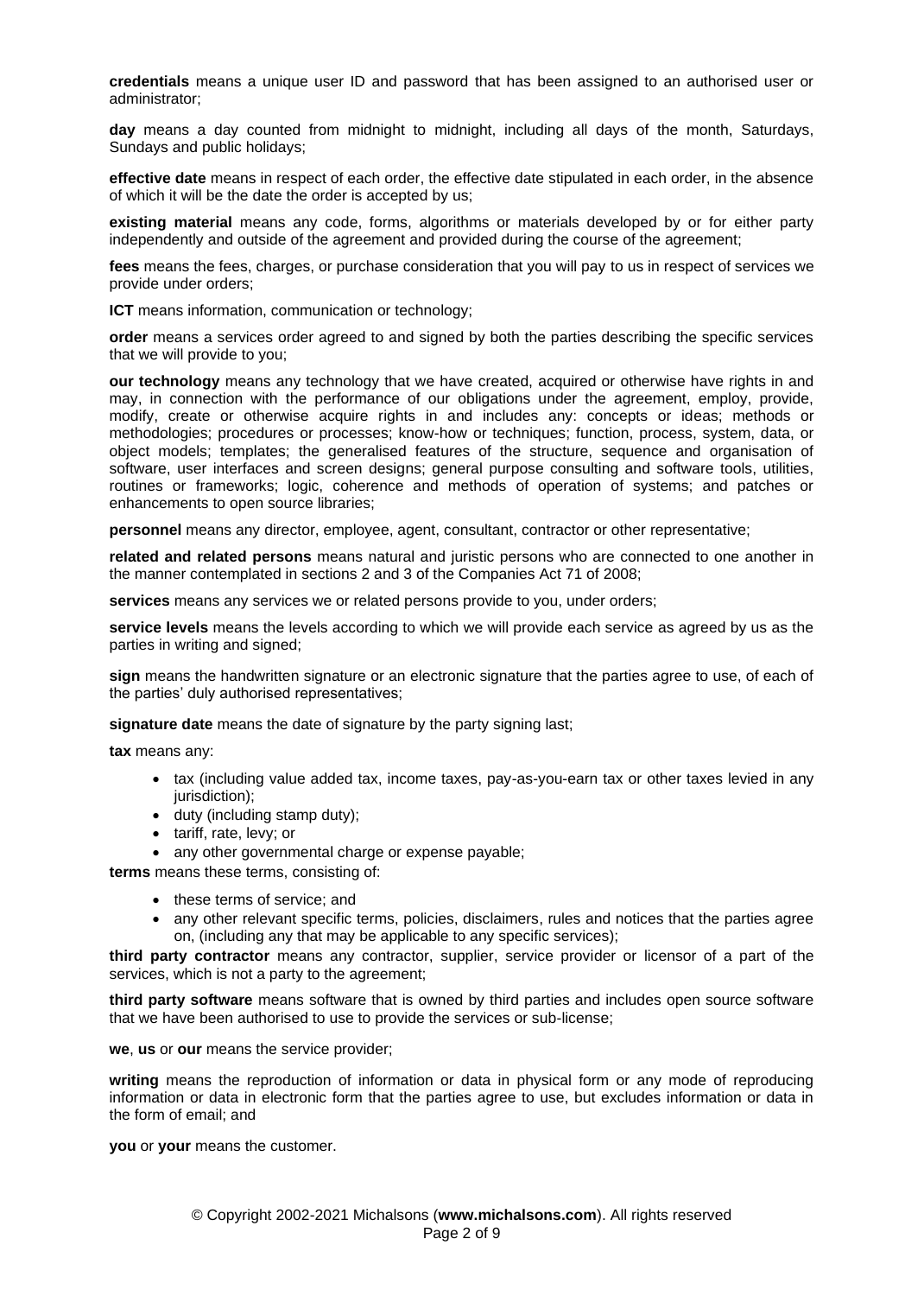- **2.3.** *Interpretation*. The following rules apply to the interpretation of the agreement:
	- **reference headings** clause and subclause headings are for reference only and do not affect interpretation;
	- **non-exhaustive lists** whenever a clause lists specific examples or items following a listing word, such as 'including', 'includes', 'excluding', or 'excludes', they will not limit its scope;
	- **undefined words or phrases** all words or phrases that the agreement does not define have their ordinary English meanings;
	- **references to enactments** references to any enactment include it as re-enacted, amended, or extended;
	- **references to people** references to a person includes a natural and juristic person;
	- **references to parties** references to a party includes their successors or permitted assigns;
	- **number of days** when any number of days is prescribed, the first day will be excluded and the last day included;
	- **no interpretation against the draftsman** the rule of construction that an agreement must be interpreted against the party responsible for its drafting or preparation does not apply; and
	- **time calculations** the parties will use GMT+2 to calculate any times.
- **2.4.** *Departure*. These terms apply to all our customers and are not generally open to negotiation for reasons of consistency. Should the parties negotiate any departure from these terms, they will record that departure in the relevant order or other specific terms.
- **2.5.** *Conflict*. If there is a conflict of meaning between these terms and any word or phrase in an order or other specific terms, the meaning in the order or specific terms will prevail in respect of the relevant services.

#### **3. Commencement**

These terms start whenever you accept them by:

- **doing so explicitly** such as by agreeing to an order that incorporates them by reference;
- **using the services in any way** such as by accessing them; or
- exercising any rights granted to you under the agreement; and

continue until terminated.

#### **4. Renewal**

- **4.1.** *Automatic renewal*. If an order involves a subscription, the agreement will continue automatically from the end of the initial term or subsequent automatic renewal period for an automatic renewal period equivalent to the initial term.
- **4.2.** *Renewal termination*. Either party may terminate the agreement before the end of the initial term or subsequent automatic renewal period by giving the other party at least 30 calendar days prior written notice.

# **5. Orders**

- **5.1.** *Placing orders*. You place orders with us whenever you:
	- order the services from us;
	- order them through the website or application; or
	- otherwise start using them.

These orders are offers to us to buy our services.

- **5.2.** *Capacity and authority*. You promise that you have the legal capacity and authority to enter into the agreement.
- **5.3.** *Invitation to do business*. Marketing is merely an invitation to do business and we only conclude the agreement when we actually provide the services to you. This happens when we accept your offer.
- **5.4.** *Cancellations*. We may cancel any order, but we will refund any money you have paid in relation to that particular order if we do.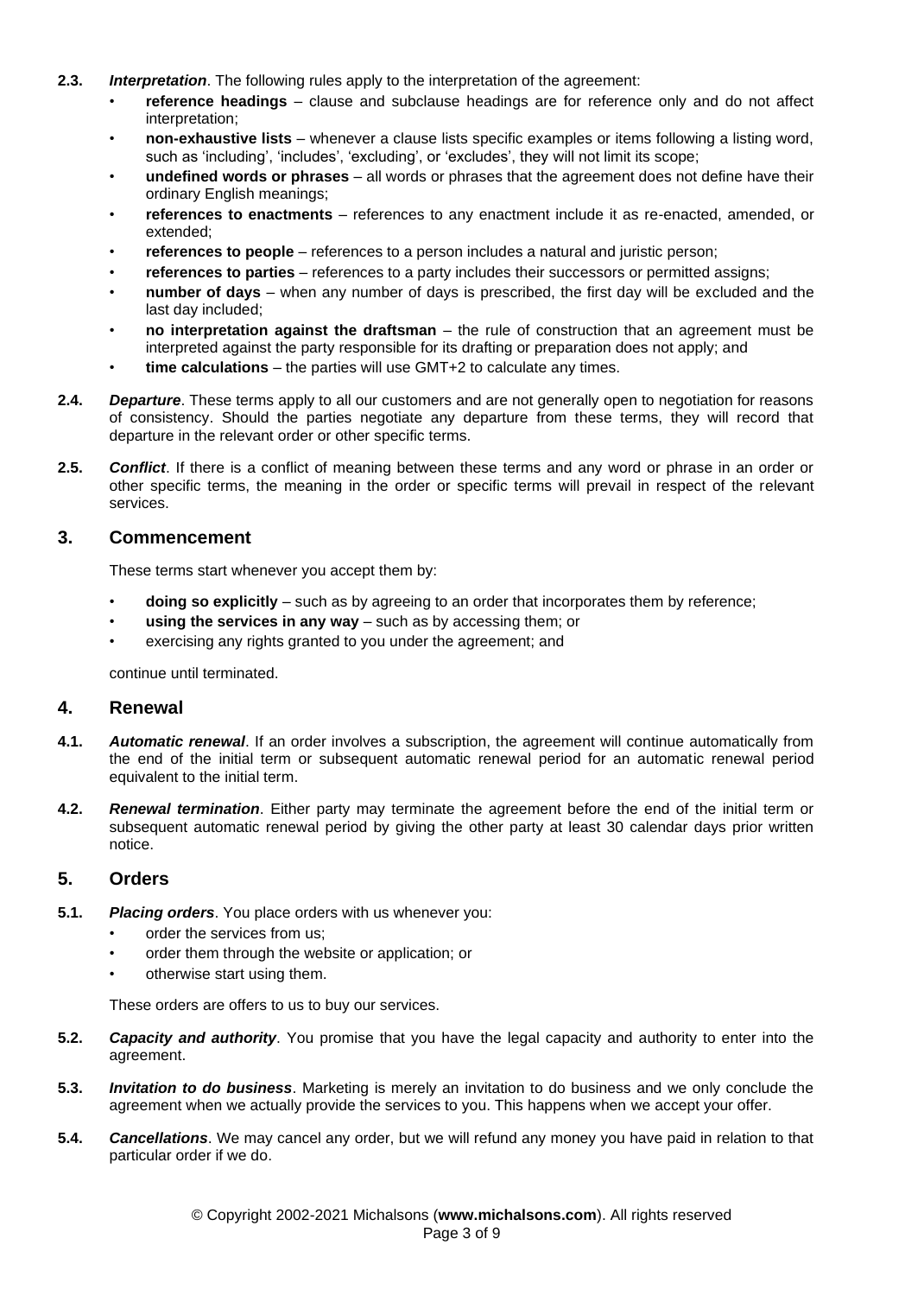- **5.5.** *Deemed order***.** You will be deemed to have placed an order when you start consuming any services you have requisitioned explicitly from the website, it being agreed that each click of a button to requisition a service constitutes a billable event.
- **5.6.** *Time and place*. We conclude the agreement when we accept the order and where we are domiciled when we do.
- **5.7.** *Separate agreements*. Each order is a separate agreement, but you are deemed to have breached all of them if you breach one of them.

# **6. Services**

- **6.1.** *Right*. We grant you a right to use the services subject to the following limitations:
	- **duration of agreement** you may only use the services for the duration of the agreement;
	- **limited to terms** you may only use the services according to these terms;
	- **non-exclusive** we may allow anyone else to use the services;
	- **non-transferable** you may not transfer the right to anyone else;
	- **specified purposes** you may only use the services for the specified purposes that we've communicated to you in writing from time to time; and
	- **other limitations** any other limitations agreed between the parties in writing.
- **6.2.** *Consent to monitoring.* You consent to us monitoring your use of the service for security purposes and in order to ensure that the service is always running and functioning as it should.
- **6.3.** *Service levels.* We will provide the services to you at the service levels.
- **6.4.** *Breach*. We may suspend or cancel your right at our discretion if you breach the agreement.

# **7. Online services**

- **7.1.** *Basis*. We provide the online services to you on the following basis:
	- you give us permission to monitor how you use them for security and stability purposes; and
	- you agree that our records are undisputed evidence of the services provided to you.
- **7.2.** *Access conditions*. We will only provide online service access to you or your authorised users (where you are a juristic person) on the conditions that you or each one of them will:
	- not provide access to any person other than an authorised user;
	- accurately provide us with any information that we ask for on registration or account creation;
	- create or have the necessary credentials (such as a username and password) assigned to them on registration or account creation;
	- look after their credentials and not give them to anyone else;
	- not interfere with or introduce any malicious software into the online services or otherwise misuse them;
	- be responsible for any activity that happens under their account, even if someone else was actually acting under their credentials;
	- have the necessary infrastructure, equipment and software to access the online services;
	- abide by the agreement and any policies that we communicate to them in writing; and
	- any other conditions agreed between the parties in writing.
- **7.3.** *Availability*. We will do our best to make the online services available at all times, however we cannot guarantee that they will always be available. We may make them unavailable for scheduled and emergency maintenance.
- **7.4.** *Security***.** Each authorised user is responsible and liable for activities that occur under their account. You authorise us to act on any instruction given by an authorised user, even if it transpires that someone else has defrauded both us and you, unless you have notified us in writing prior to you acting on a fraudulent instruction. We are not liable for any loss or damage suffered by you attributable to an authorised user's failure to maintain the confidentiality of their credentials.

# **8. Your data**

**8.1.** *Definition*. Your data is any data belonging to you or your customer that: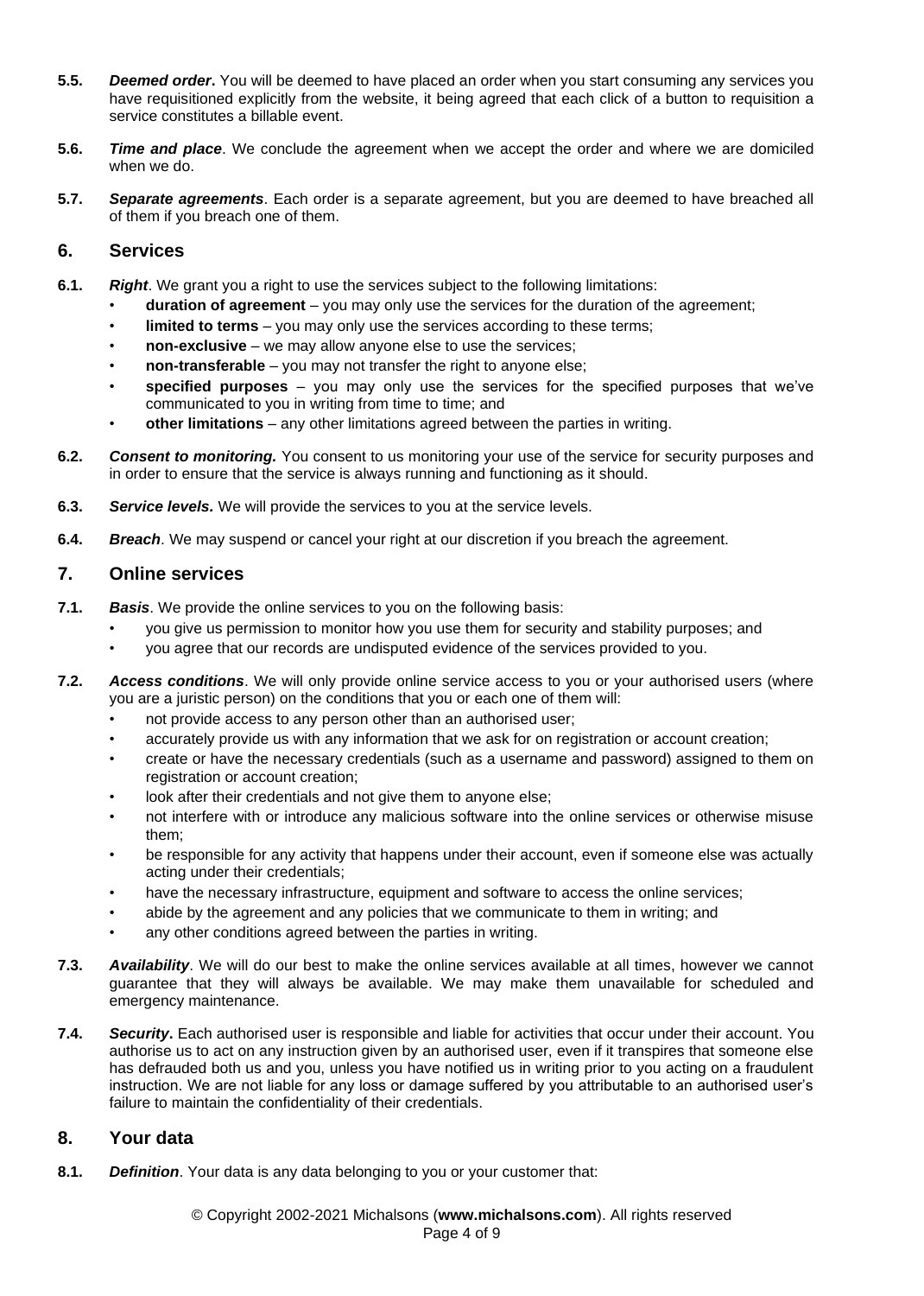- you or your customer (or any third party on your behalf) provide to us; or
- we generate, process, or supply to you or your customer in providing the services;

which may or may not include personal data, but excludes any derived data that we create for our own purposes or which is proprietary or confidential to us or our third party contractors.

- **8.2.** *You own it*. You own all your data, but give us a right to use it to provide the services when you provide us with access to it.
- **8.3.** *We do not own it*. We do not own any of your data. However, we do own our derived data. Your data does not include any derived data that we create for our own internal purposes. Derived data is any of our own data that we create from your data, such as through aggregation, de-identification, or anonymisation.
- **8.4.** *Responsibility*. We take the protection of your data very seriously and will always do our best to protect it, including our best to:
	- comply with all relevant laws that affect your data, including data protection, retention and destruction laws;
	- comply with any of your policies or procedures relating to your data that you communicate to us timeously in writing;
	- have due regard to leading industry information security management codes of practice, where appropriate;
	- have an individual to oversee compliance with relevant data protection laws;
	- not sell, dispose of or encumber any of your data or try to do any of those things;
	- be able to identify any of your data separately from any other data under our control; and
	- not disclose any personal data from your data, other than in terms of the agreement.
- **8.5.** *Subcontracting*. Subcontracting involves engaging a subcontractor outside our organisation to do work as part of providing the services. We may subcontract work involving your data, provided that:
	- where we have already subcontracted or are in the process of subcontracting work involving your data prior to the conclusion of this agreement, we inform you in writing of any pre-existing subcontractors;
	- where we wish to engage a subcontractor after the conclusion of this agreement, we get your written permission to subcontract work involving your data beforehand;
	- we notify you in writing of: (i) the purpose of sharing your data with the subcontractor; and (ii) how we have carried out due diligence on them;
	- we do so only through a written agreement with the subcontractor which imposes the same obligations on them as are imposed on us; and
	- we remain fully liable for any processing of your data under the agreement by our subcontractor.
- **8.6.** *Location*. Your data will remain wherever we place it initially, unless we have to transfer it to another country to comply with our obligations to you. You consent to us transferring it to our group of companies, associated companies, service providers or agents who may be located in other countries for the purpose of providing the services to the extent that applicable law allows. We will otherwise ask for and get your consent before doing so to the extent that applicable law requires.

# **9. Confidential information**

- **9.1.** *Definition*. Confidential information is any information that the parties share with one another in terms of this agreement with the intention that the other party should keep it secret, such as personal data, business records or customer details.
- **9.2.** *Responsibilities*. Each party will keep any confidential information it receives from the other party under the agreement confidential and the receiving party will:
	- protect the other party's interests;
	- only use it to comply with their responsibilities under the agreement;
	- only give it to their employees or agents that need it (and only as much as they need);
	- use reasonable security procedures to make sure their employees or agents keep it confidential;
	- get promises of confidentiality from those employees or agents who need access to the information;
	- not reveal the information to anyone else; and
	- not use it for any purpose other than under this agreement.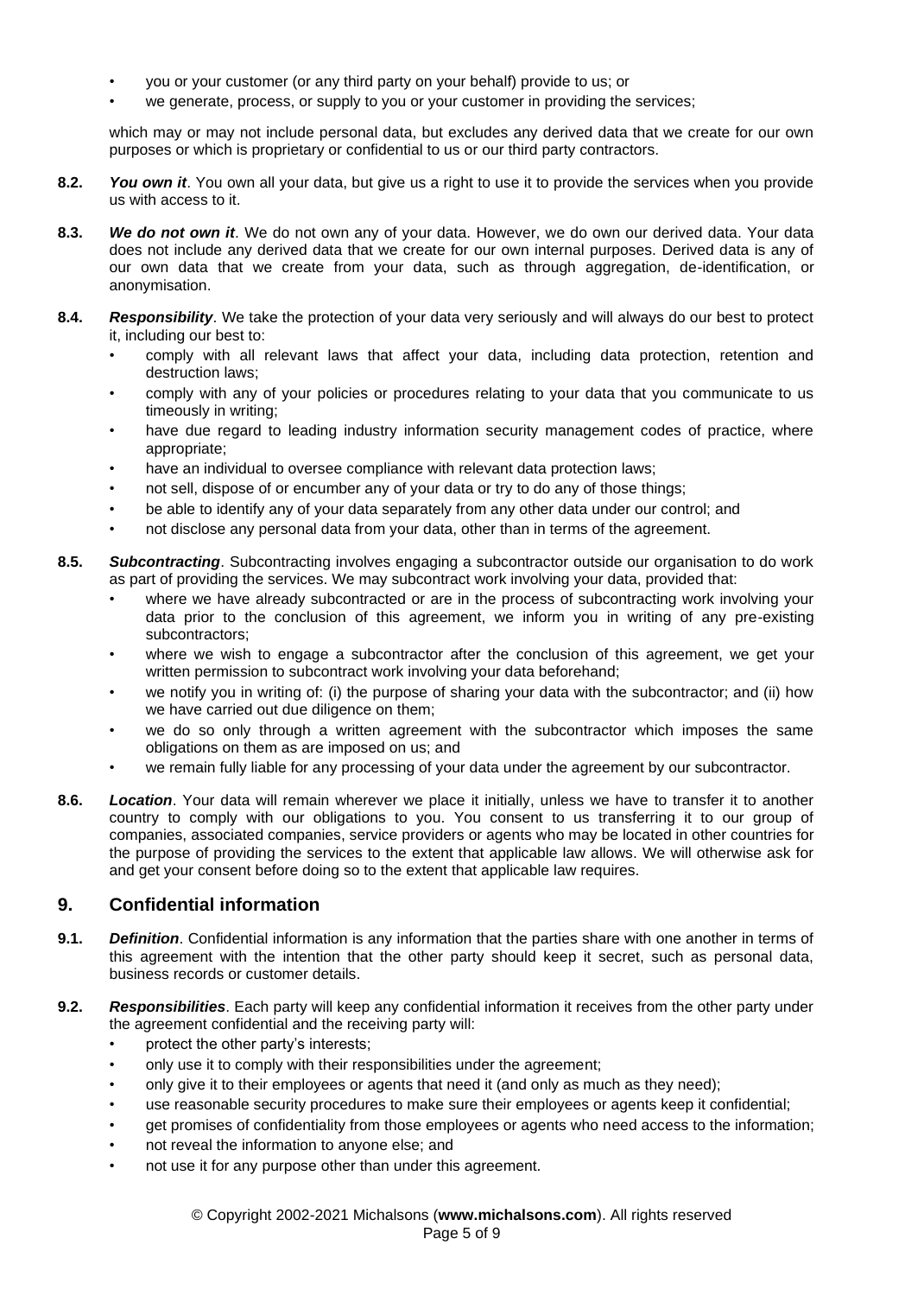- **9.3.** *End of agreement*. The parties will give back to the other all confidential information of the other that they have at the end of the agreement, unless:
	- the other party agrees that they may destroy or retain it instead;
	- it is lawfully in the public domain;
	- someone else (a third party) who is allowed to reveal it gives it to them; or
	- someone gives it to them to comply with a court order or other legal duty.
- **9.4.** *Indemnity*. Each party indemnifies the other against any loss or damage that the other may suffer because of a breach of this clause by a party or its employees or agents.
- **9.5.** *Survival*. This clause about confidential information is separate from the rest of this agreement and remains valid for five years after the end of this agreement.

#### **10. Intellectual property**

- **10.1.** *Ownership*. We or our third party licensors own all proprietary rights in any intellectual property that is part of our services and we or they may prosecute you for any violations of those rights.
- **10.2.** *Our technology*. Our technology is anything that we have or acquire rights in and may use to perform our obligations under the agreement.
- **10.3.** *Retention of rights*. We own all intellectual property rights in our technology and you may not use those rights without our permission. You do not acquire any rights in our technology if we use it to provide services to you.
- **10.4.** *Our trademarks*. Our trademarks are our property and you may not use them without our permission. All other trademarks are their respective owners' property.
- **10.5.** *Restrictions*. You may not change, hire out, reverse engineer or copy the services without our permission.
- **10.6.** *Your intellectual property*. You grant us a non-exclusive and royalty-free licence to use any of your trademarks and copyright works which you deliver to us for the purposes of providing the services. We may not use them for any other purpose without your prior written permission. The licence expires automatically when the agreement ends. You retain all rights in your trademarks and copyright works despite this licence.

#### **11. Intellectual property infringement**

- **11.1.** *Defence.* We will defend you against any claims made by an unaffiliated third party that any services infringe its patent, design, copyright, or trade mark and will pay the amount of any resulting adverse final judgment (or settlement to which we consent). We will reimburse you with all costs you reasonably incurred in connection with assisting us with the defence of the action. You will promptly notify us of the claim in writing and we will have sole control over its defence or settlement.
- **11.2.** *Consequences of successful claim by third parties.* If any third party succeeds in its claim for the infringement of any intellectual property rights, we may within 30 calendar days of the infringing item having been found to so infringe:
	- obtain for you the right to continue using the infringing item or the parts that constitute the infringement; or
	- replace the infringing item or the parts that constitute the infringement with another product that does not infringe and that in all respects operates substantially in accordance with its specifications; or
	- alter the infringing item in a way as to render it non infringing while still in all respects operating substantially in accordance with its specifications; or
	- withdraw the infringing item and refund to you all fees paid by you to us under the relevant order specifically with regard to the infringing item in the preceding 6 calendar month period.
- **11.3.** *Exclusion.* We will not be liable for any claim that arises out of goods or services you select and acquire from third parties.
- **11.4.** *Survival.* This clause will survive termination of the agreement.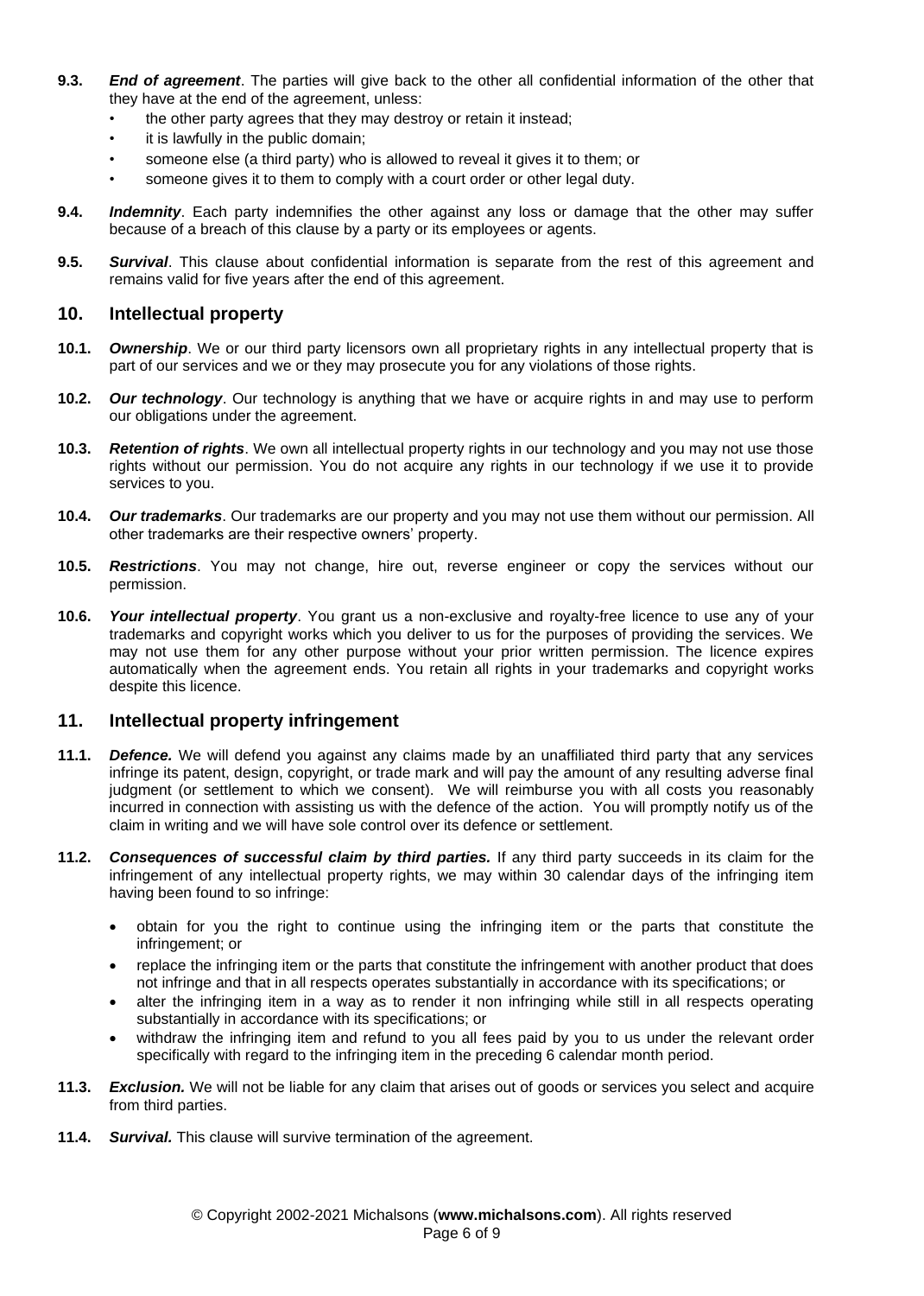# **12. Non-solicitation**

You will not contract with any of our personnel or third-party licensors, other than through us, who were involved in providing services under an order for the duration of that order or for 12 calendar months after its termination.

### **13. Fees and payment**

- **13.1.** *Payment*. You will pay us the fees on the due date in the manner agreed between the parties in writing. You may not withhold payment of any amount due to us for any reason.
- **13.2.** *Late payments*. Additional charges agreed between the parties in writing apply to any payment we receive after the due date and you must pay them to us on demand. We may stop providing any services until you have paid all amounts due.
- **13.3.** *Interest*. Overdue amounts on any outstanding invoice will bear interest for our benefit from its due date until you pay it at whichever rate is higher between:
	- 2% above the prime (or prime lending) rate; or
	- 15%.

Interest will be payable on a claim for damages from when the damages were suffered.

- **13.4.** *Appropriation*. We may use any money you pay us to settle your indebtedness under the agreement, despite any particular reason you may have paid it to us.
- **13.5.** *Certificate*. We may appoint an accountant to sign a certificate that will be proof of the amount due by you and the date on which it is payable.
- **13.6.** *Tax*. All fees exclude any tax (unless indicated otherwise). You will be liable to pay applicable taxes in addition to the fees.
- **13.7.** *Reimburse costs.* If we suspend the service, you will pay us the costs incurred by us (including redeployment, travel and associated expenses) in remobilizing our employees affected by the agreement and recommencing the services.
- **13.8.** *Payment profile*. We may provide any registered credit bureau with information about your payment of amounts.

#### **14. Our warranties**

- **14.1.** *Service warranties*. We warrant that we will:
	- employ enough trained personnel with the knowledge and expertise to provide the services;
	- use reasonable efforts consistent with prevailing industry standards to maintain the services; and
	- provide the services in accordance with all applicable laws.
- **14.2.** *General warranties*. We warrant further that we:
	- have the legal right and authority to perform our obligations under the agreement; and
	- will not intentionally introduce any malicious software into your systems.

#### **15. Disclaimer of warranties**

- **15.1.** *Disclaimer*. You use the services at your own risk and we disclaim all other warranties to the extent allowed by applicable law. We are not liable for any defect that you or a third party causes.
- **15.2.** *Exclusion of liability*. Despite our warranties, we are not liable for any defects that your negligence, failure to follow our instructions or misuse causes.

# **16. Your warranties**

- **16.1.** *Agreement warranties*. You warrant that:
	- no one has induced you to enter into the agreement by any prior representations, warranties or guarantees; and
	- you are not breaching any other agreement by entering into the agreement.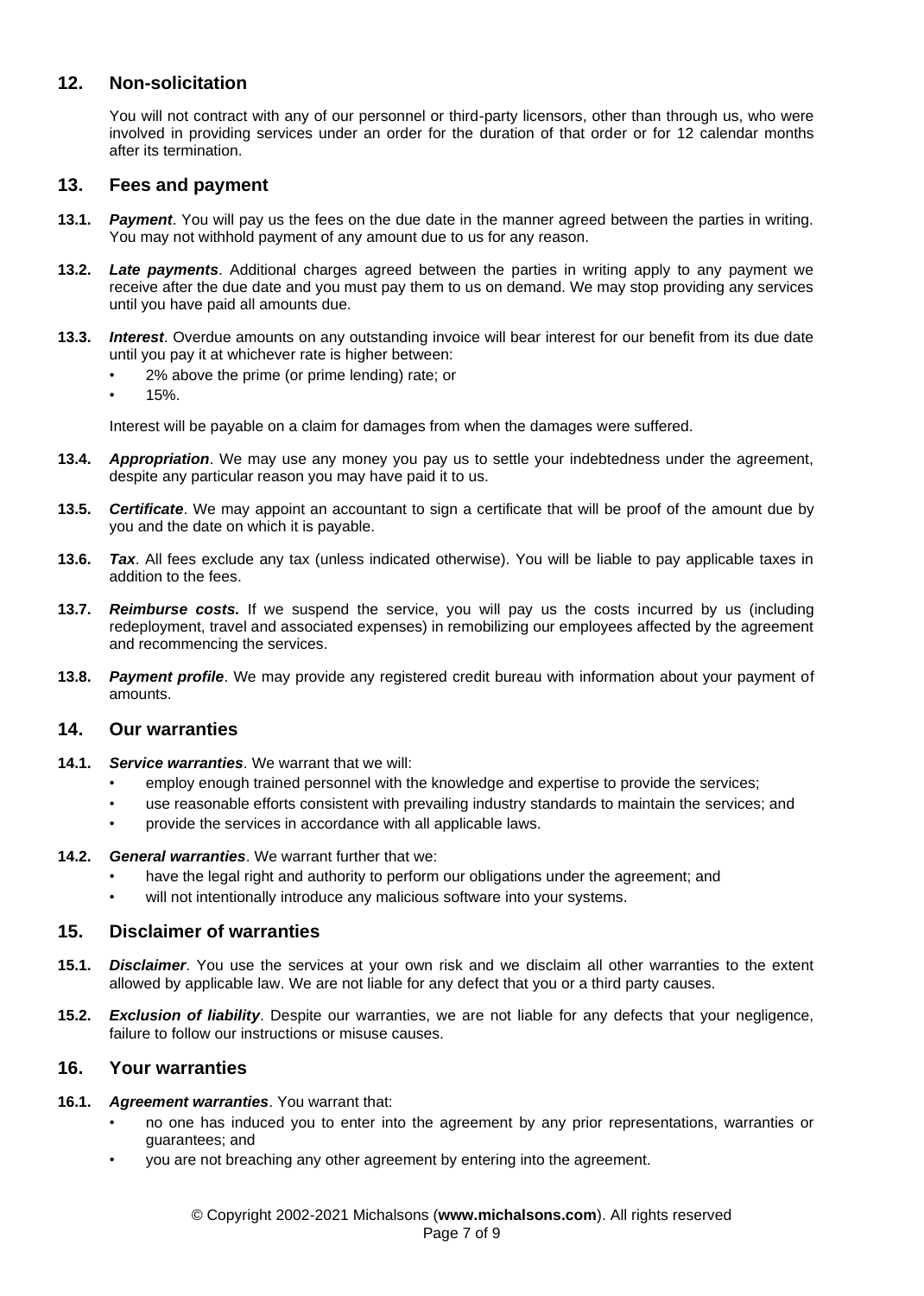**16.2.** *Indemnity*. You indemnify us against any claim for damages by any third party resulting from a breach of your warranties, including all legal costs. Legal costs means the costs that a lawyer may recover from their client for their disbursements and professional services if permissible under applicable law.

# **17. Limitation of liability**

- **17.1.** *Direct damages limited*. We are only liable to you for any direct damages that the services may cause up to the total amount of fees that you have already paid us for them.
- **17.2.** *Indirect damages excluded*. We are not liable for any other damages or losses that the services may cause you.
- **17.3.** *Your default*. We are not liable for any damage or loss that your breach, misrepresentation or mistake causes.
- **17.4.** *Survival*. This clause about limitation of liability is separate from the rest of this agreement and remains valid after the end of this agreement to the extent allowed by applicable law.

# **18. Breach and termination**

#### **18.1.** *Breach*. If either party

- does not fix a breach within seven days of receiving written notice from the other party;
- breaches the agreement materially twice or more in six months;
- is bankrupt or has some legal disability;
- takes steps to close or is closed down (such as becoming insolvent or entering sequestration);
- makes any settlement or arrangement with their creditors; or
- fails to pay a court order against themselves for a significant amount within 21 days;

then the other party may:

- make the party comply with the agreement; or
- immediately cancel the agreement in writing and claim damages from the other party, including fees already due.
- **18.2.** *Suspension*. We may immediately suspend your right to use the services if:
	- you try to gain unauthorised access to them;
	- we decide that your use poses a security threat to us or another user other than you;
	- there is evidence of fraud on your account; or
	- we believe you are using them for an illegal purpose or in way that infringes a third party's rights.

#### **19. Termination**

- **19.1.** *Termination for good cause*. We may need to terminate the agreement immediately if we:
	- discontinue or stop providing the services;
	- believe providing the services could burden or pose a risk to us;
	- have to terminate to comply with a law; or
	- determine that providing the services has become impractical.

If we need to terminate, we will give you as much notice as reasonably possible in writing.

- **19.2.** *Termination for convenience*. We may terminate the agreement or a specific order on at least 60 days written notice to you.
- **19.3.** *Duties on termination*. We will stop providing the services, you will no longer be able to access them and we may erase your data on termination, cancellation, or expiry of the agreement.

# **20. Effect of termination**

- **20.1.** *Acceleration*. All amounts due to us for the services become due and payable on termination, cancellation or expiry of the agreement.
- **20.2.** *Assistance*. We may provide you with post termination assistance (such as data retrieval) subject to additional fees and conditions.